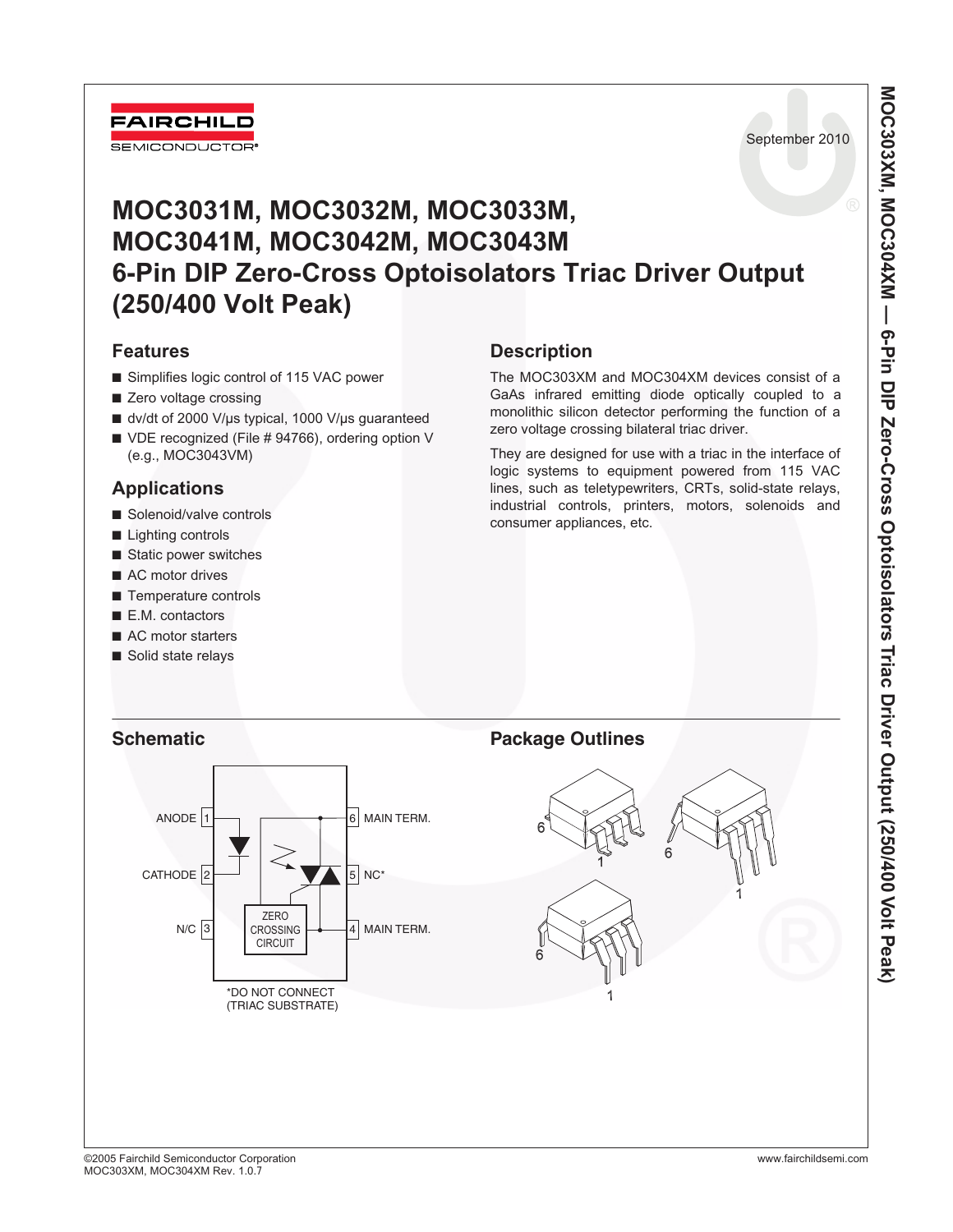## **Absolute Maximum Ratings** (T<sub>A</sub> = 25°C unless otherwise noted)

Stresses exceeding the absolute maximum ratings may damage the device. The device may not function or be operable above the recommended operating conditions and stressing the parts to these levels is not recommended. In addition, extended exposure to stresses above the recommended operating conditions may affect device reliability. The absolute maximum ratings are stress ratings only.

| <b>Symbol</b>           | <b>Parameters</b>                                                                                          | <b>Device</b>  | Value             | <b>Units</b>   |
|-------------------------|------------------------------------------------------------------------------------------------------------|----------------|-------------------|----------------|
| <b>TOTAL DEVICE</b>     |                                                                                                            |                |                   |                |
| $T_{\text{STG}}$        | Storage Temperature                                                                                        | All            | $-40$ to $+150$   | $^{\circ}$ C   |
| <b>T</b> <sub>OPR</sub> | <b>Operating Temperature</b>                                                                               | All            | $-40$ to $+85$    | $^{\circ}C$    |
| $T_{SOL}$               | <b>Lead Solder Temperature</b>                                                                             | All            | 260 for 10<br>sec | $^{\circ}C$    |
| $T_{\rm J}$             | Junction Temperature Range                                                                                 | All            | $-40$ to $+100$   | $^{\circ}$ C   |
| V <sub>ISO</sub>        | Isolation Surge Voltage <sup>(1)</sup><br>(peak AC voltage, 60Hz, 1 sec. duration, $I_{1-O} \leq 2\mu A$ ) | All            | 7500              | Vac(pk)        |
| $P_D$                   | Total Device Power Dissipation @ 25°C                                                                      | All            | 250               | mW             |
|                         | Derate above 25°C                                                                                          |                | 2.94              | $mW$ /°C       |
| <b>EMITTER</b>          |                                                                                                            |                |                   |                |
| ΙĘ                      | <b>Continuous Forward Current</b>                                                                          | All            | 60                | mA             |
| $V_R$                   | Reverse Voltage                                                                                            | All            | 6                 | $\vee$         |
| $P_D$                   | Total Power Dissipation 25°C Ambient                                                                       | All<br>120     |                   | mW             |
|                         | Derate above 25°C                                                                                          |                | 1.41              | $mW$ /°C       |
| <b>DETECTOR</b>         |                                                                                                            |                |                   |                |
| <b>V<sub>DRM</sub></b>  | Off-State Output Terminal Voltage                                                                          | MOC3031M/2M/3M | 250               | $\vee$         |
|                         |                                                                                                            | MOC3041M/2M/3M | 400               |                |
| $I_{TSM}$               | Peak Repetitive Surge Current<br>$(PW = 100 \mu s, 120 \mu s)$                                             | All            | 1                 | $\overline{A}$ |
| $P_D$                   | Total Power Dissipation @ 25°C Ambient                                                                     | All            | 150               | mW             |
|                         | Derate above 25°C                                                                                          | All            | 1.76              | $mW$ /°C       |

**Note** 

1. Isolation surge voltage,  $V_{ISO}$ , is an internal device dielectric breakdown rating. For this test, Pins 1 and 2 are common, and Pins 4, 5 and 6 are common.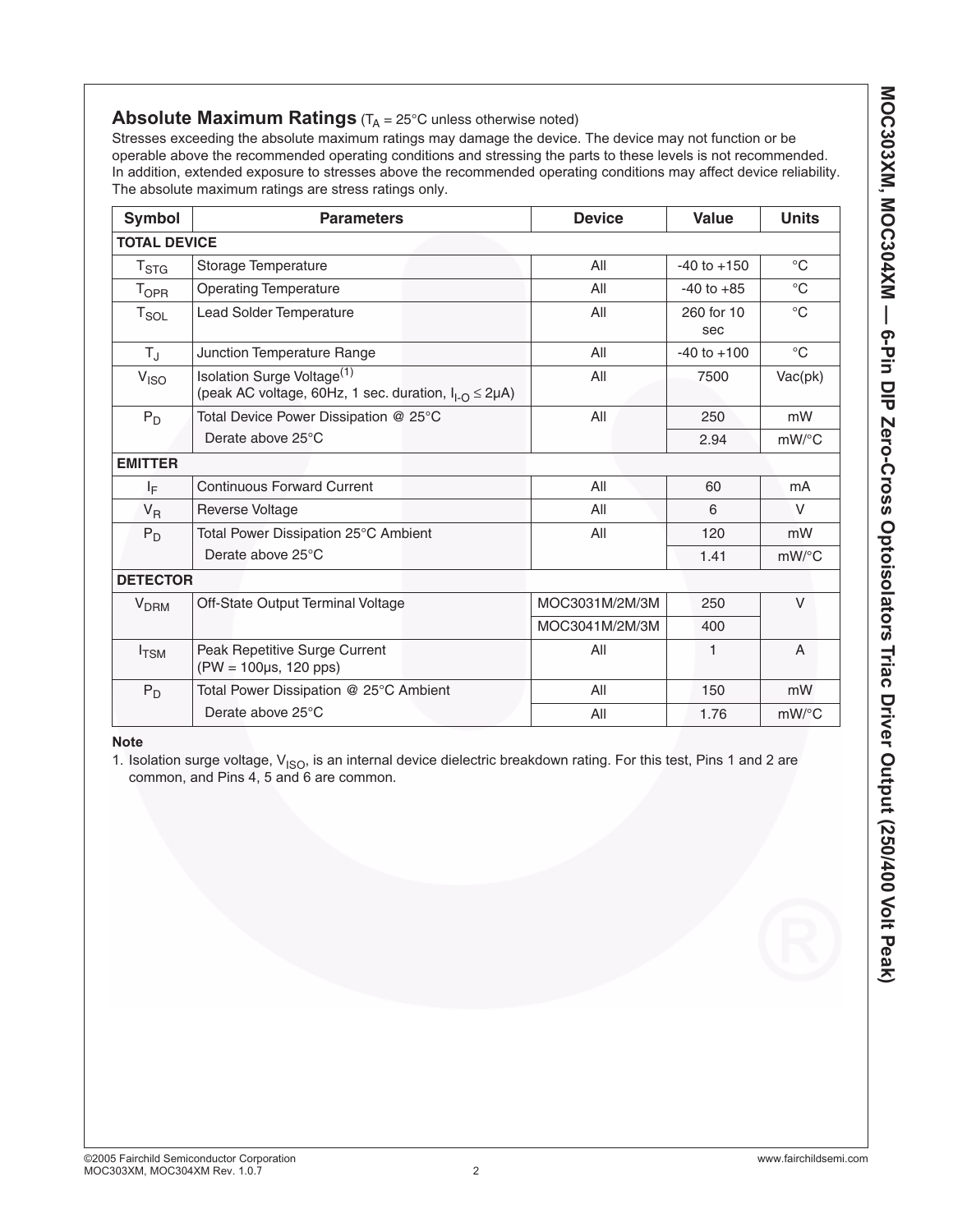## **Electrical Characteristics** (T<sub>A</sub> = 25°C Unless otherwise specified)

### **Individual Component Characteristics**

| <b>Symbol</b>   | <b>Parameters</b>                                 | <b>Test Conditions</b>              | <b>Device</b> | Min. | Typ. | Max. | <b>Units</b> |
|-----------------|---------------------------------------------------|-------------------------------------|---------------|------|------|------|--------------|
| <b>EMITTER</b>  |                                                   |                                     |               |      |      |      |              |
| $V_F$           | Input Forward Voltage                             | $I_F = 30mA$                        | All           |      | 1.25 | 1.5  | v            |
| ΙŖ              | Reverse Leakage Current                           | $V_R = 6V$                          | All           |      | 0.01 | 100  | μA           |
|                 | <b>DETECTOR</b>                                   |                                     |               |      |      |      |              |
| <b>IDRM1</b>    | Peak Blocking Current,<br><b>Either Direction</b> | Rated $V_{DRM}$ , $I_F = 0^{(2)}$   | All           |      |      | 100  | nA           |
| V <sub>TM</sub> | Peak On-State Voltage,<br><b>Either Direction</b> | $ITM = 100mA peak, IF = 0$          | All           |      | 1.8  | 3    | V            |
| dv/dt           | Critical Rate of Rise of<br>Off-State Voltage     | $I_F = 0$ (Figure 9) <sup>(4)</sup> | All           | 1000 |      |      | $V/\mu s$    |

### **Transfer Characteristics**

| Symbol          | <b>DC Characteristics</b>                   | <b>Test Conditions</b>                | <b>Device</b>                | Min. | Typ. | Max. | <b>Units</b> |
|-----------------|---------------------------------------------|---------------------------------------|------------------------------|------|------|------|--------------|
| <sup>I</sup> FT | <b>LED Trigger Current</b>                  | Main Terminal<br>Voltage = $3V^{(3)}$ | MOC3031M/<br><b>MOC3041M</b> |      |      | 15   | mA           |
|                 |                                             |                                       | MOC3032M/<br>MOC3042M        |      |      | 10   |              |
|                 |                                             |                                       | MOC3033M/<br>MOC3043M        |      |      | 5    |              |
| Iн              | Holding Current,<br><b>Either Direction</b> |                                       | All                          |      | 400  |      | μA           |

## **Zero Crossing Characteristics**

| Symbol           | <b>Characteristics</b>               | <b>Test Conditions</b>                                                                          | <b>Device</b> | Min. | Typ. | Max. | <b>Units</b> |
|------------------|--------------------------------------|-------------------------------------------------------------------------------------------------|---------------|------|------|------|--------------|
| $V_{\text{IH}}$  | Inhibit Voltage                      | $I_F$ = rated $I_{FT}$ , MT1-MT2<br>voltage above which device<br>will not trigger<br>off-state | All           |      |      | 20   |              |
| DRM <sub>2</sub> | Leakage in Inhibited<br><b>State</b> | $I_F$ = rated $I_{FT}$ , rated $V_{DRM}$<br>off-state                                           | All           |      |      | ⌒    | mA           |

### **Notes:**

- 2. Test voltage must be applied within dv/dt rating.
- 3. All devices are guaranteed to trigger at an  $I_F$  value less than or equal to max  $I_{FT}$ . Therefore, recommended operating I<sub>F</sub> lies between max I<sub>FT</sub> (15mA for MOC3031M & MOC3041M, 10mA for MOC3032M & MOC3042M, 5mA for MOC3033M & MOC3043M) and absolute max  $I_F$  (60mA).
- 4. This is static dv/dt. See Figure 9 for test circuit. Commutating dv/dt is a function of the load-driving thyristor(s) only.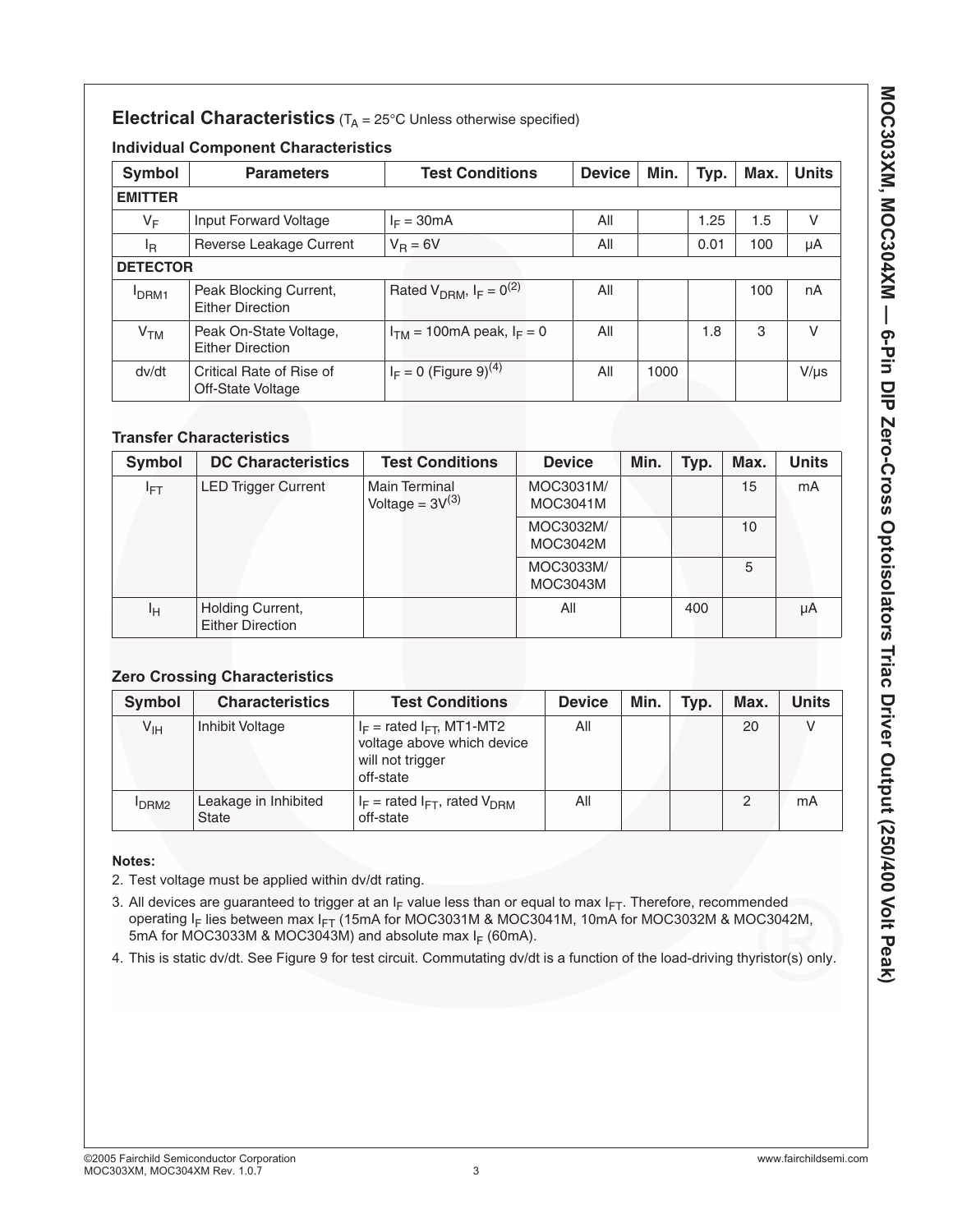## **Safety and Insulation Ratings**

As per IEC 60747-5-2, this optocoupler is suitable for "safe electrical insulation" only within the safety limit data. Compliance with the safety ratings shall be ensured by means of protective circuits.

| <b>Symbol</b>           | <b>Parameter</b>                                                                                                                                              | Min.            | Typ.      | Max. | Unit           |
|-------------------------|---------------------------------------------------------------------------------------------------------------------------------------------------------------|-----------------|-----------|------|----------------|
|                         | Installation Classifications per DIN VDE 0110/1.89<br>Table 1                                                                                                 |                 |           |      |                |
|                         | For Rated Main Voltage < 150Vrms                                                                                                                              |                 | $I - IV$  |      |                |
|                         | For Rated Main voltage < 300 Vrms                                                                                                                             |                 | $I - IV$  |      |                |
|                         | <b>Climatic Classification</b>                                                                                                                                |                 | 55/100/21 |      |                |
|                         | Pollution Degree (DIN VDE 0110/1.89)                                                                                                                          |                 | 2         |      |                |
| <b>CTI</b>              | Comparative Tracking Index                                                                                                                                    | 175             |           |      |                |
| $V_{PR}$                | Input to Output Test Voltage, Method b,<br>$V_{\text{IORM}}$ x 1.875 = $V_{\text{PR}}$ , 100% Production Test<br>with $tm = 1$ sec, Partial Discharge $<$ 5pC | 1594            |           |      | $V_{\rm peak}$ |
|                         | Input to Output Test Voltage, Method a,<br>$V_{\text{IORM}}$ x 1.5 = $V_{\text{PR}}$ , Type and Sample Test<br>with $tm = 60$ sec, Partial Discharge $< 5pC$  | 1275            |           |      | $V_{\rm peak}$ |
| <b>V<sub>IORM</sub></b> | Max. Working Insulation Voltage                                                                                                                               | 850             |           |      | $V_{\rm peak}$ |
| <b>VIOTM</b>            | Highest Allowable Over Voltage                                                                                                                                | 6000            |           |      | $V_{\rm peak}$ |
|                         | <b>External Creepage</b>                                                                                                                                      | 7               |           |      | mm             |
|                         | <b>External Clearance</b>                                                                                                                                     | 7               |           |      | mm             |
|                         | <b>Insulation Thickness</b>                                                                                                                                   | 0.5             |           |      | mm             |
| <b>RIO</b>              | Insulation Resistance at Ts, $V_{1O} = 500V$                                                                                                                  | 10 <sup>9</sup> |           |      | $\Omega$       |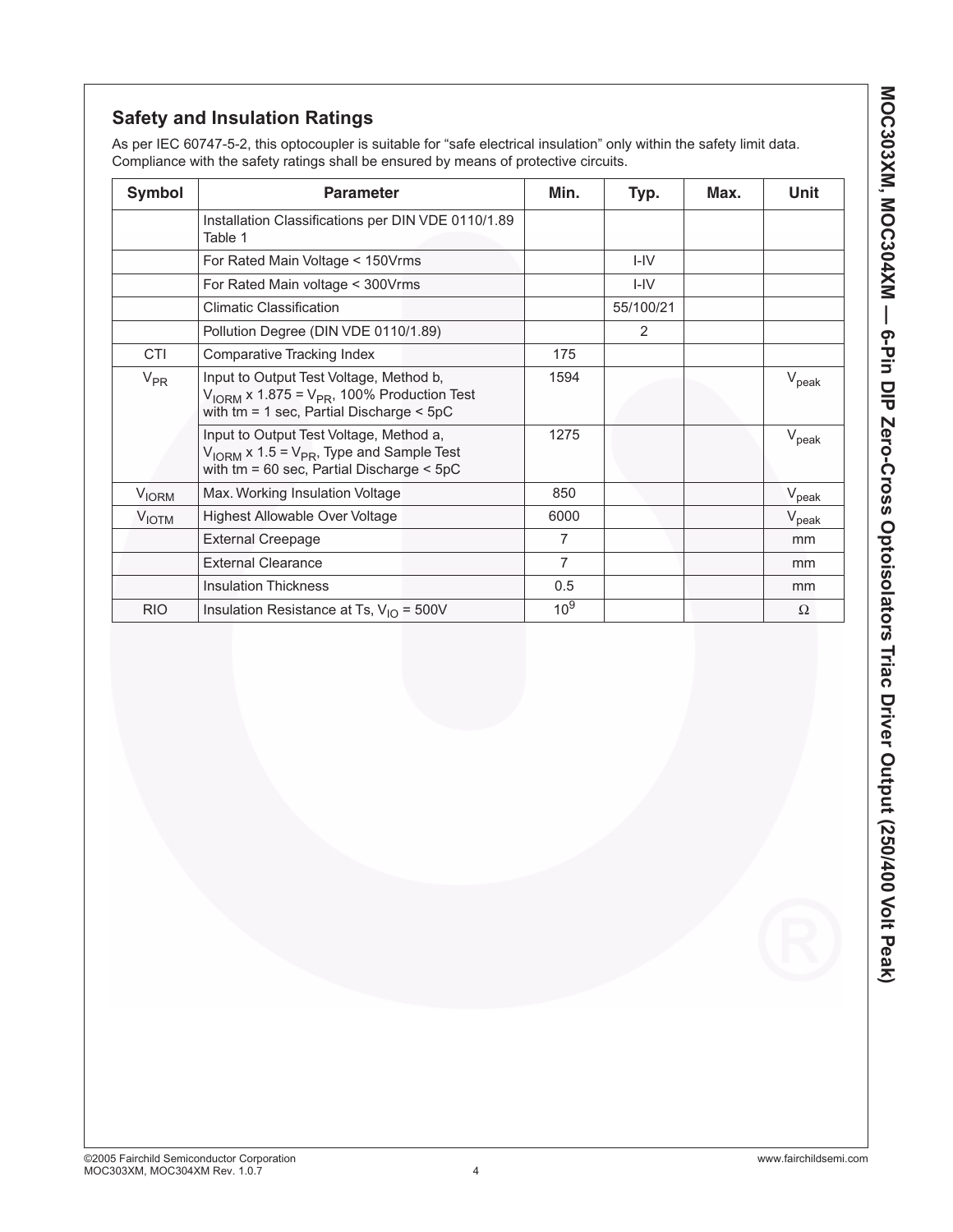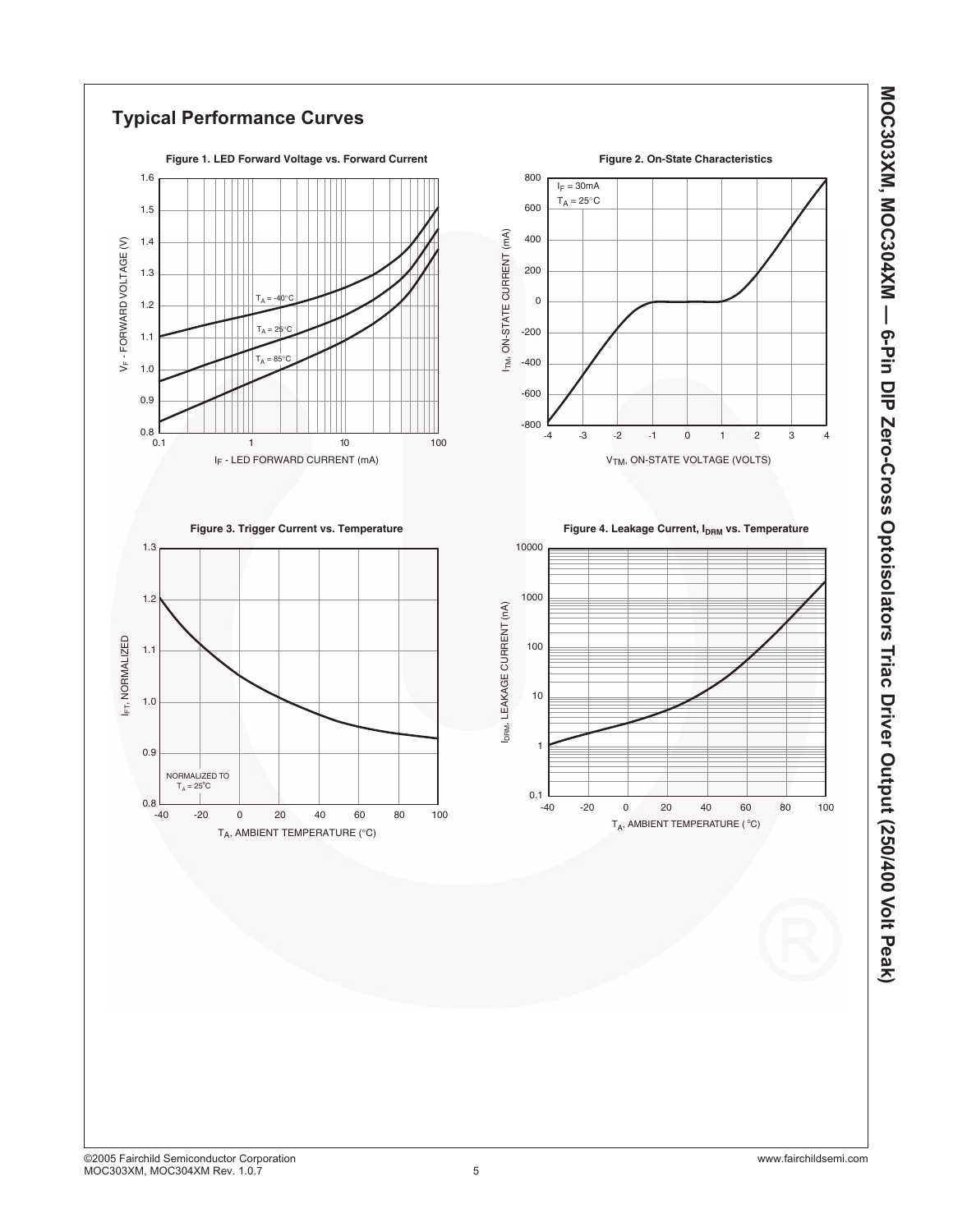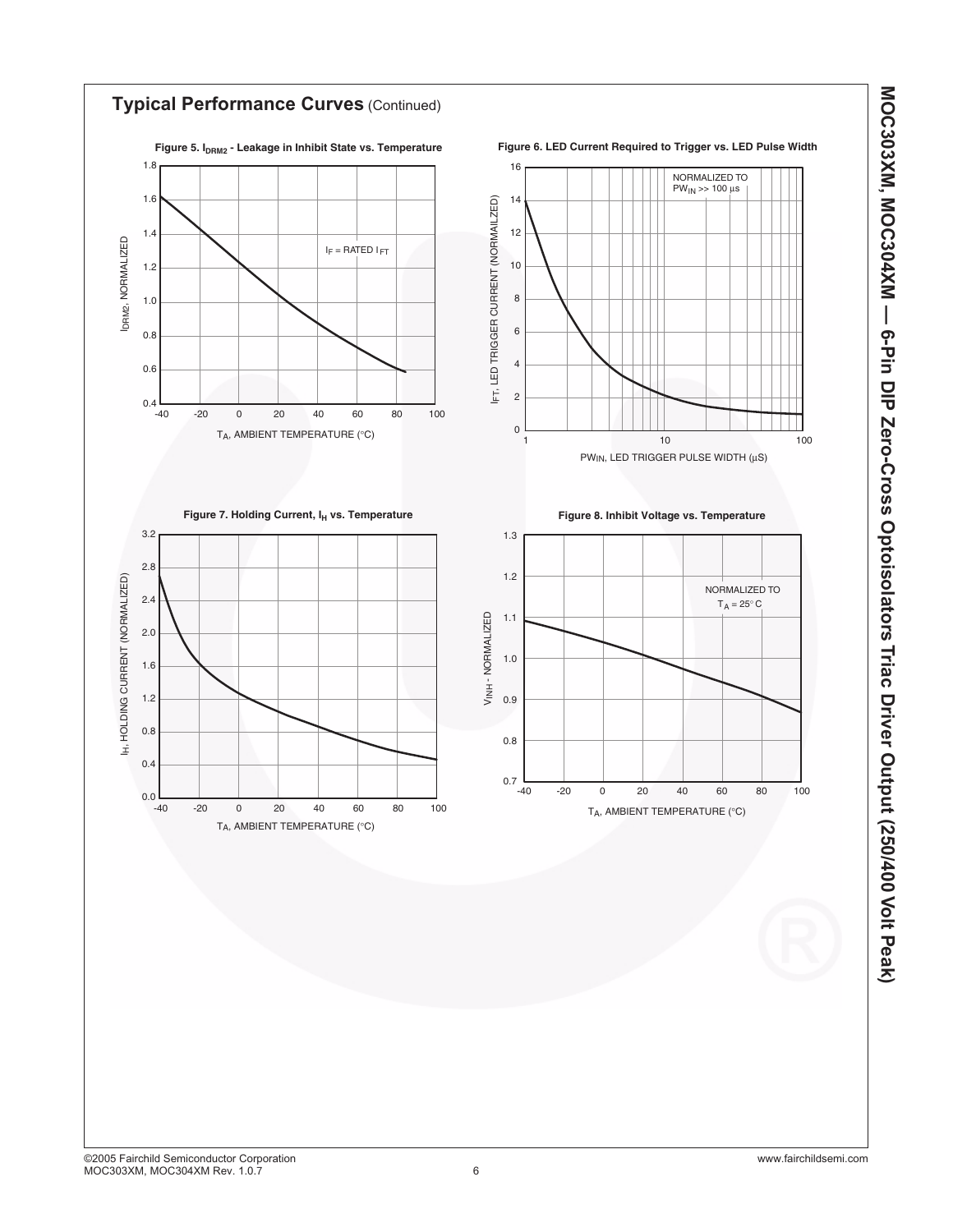

Typical circuit (Fig 12, 13) for use when hot line switching is required. In this circuit the "hot" side of the line is switched and the load connected to the cold or neutral side. The load may be connected to either the neutral or hot line.

 $R_{in}$  is calculated so that I<sub>F</sub> is equal to the rated I<sub>FT</sub> of the part, 5mA for the MOC3033M and MOC3043M, 10mA for the MOC3032M and MOC3042M, or 15mA for the MOC3031M and MOC3041M. The 39 ohm resistor and 0.01µF capacitor are for snubbing of the triac and may or may not be necessary depending upon the particular triac and load used.

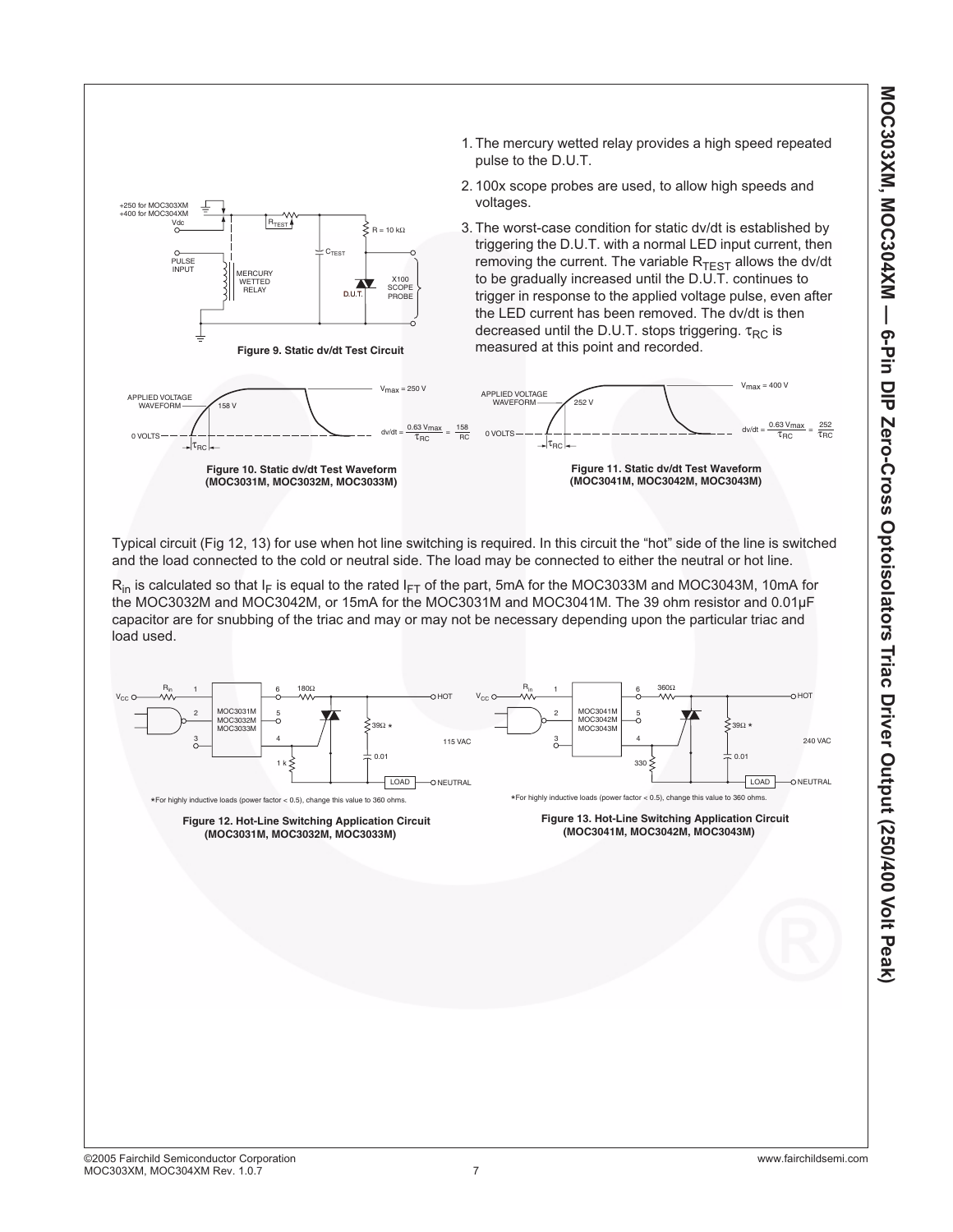

**(MOC3031M, MOC3032M, MOC3033M)**

Suggested method of firing two, back-to-back SCR's with a Fairchild triac driver. Diodes can be 1N4001; resistors, R1 and R2, are optional 1kΩ.





Suggested method of firing two, back-to-back SCR's with a Fairchild triac driver. Diodes can be 1N4001; resistors, R1 and R2, are optional 330Ω.

### **Note:**

This optoisolator should not be used to drive a load directly. It is intended to be a trigger device only.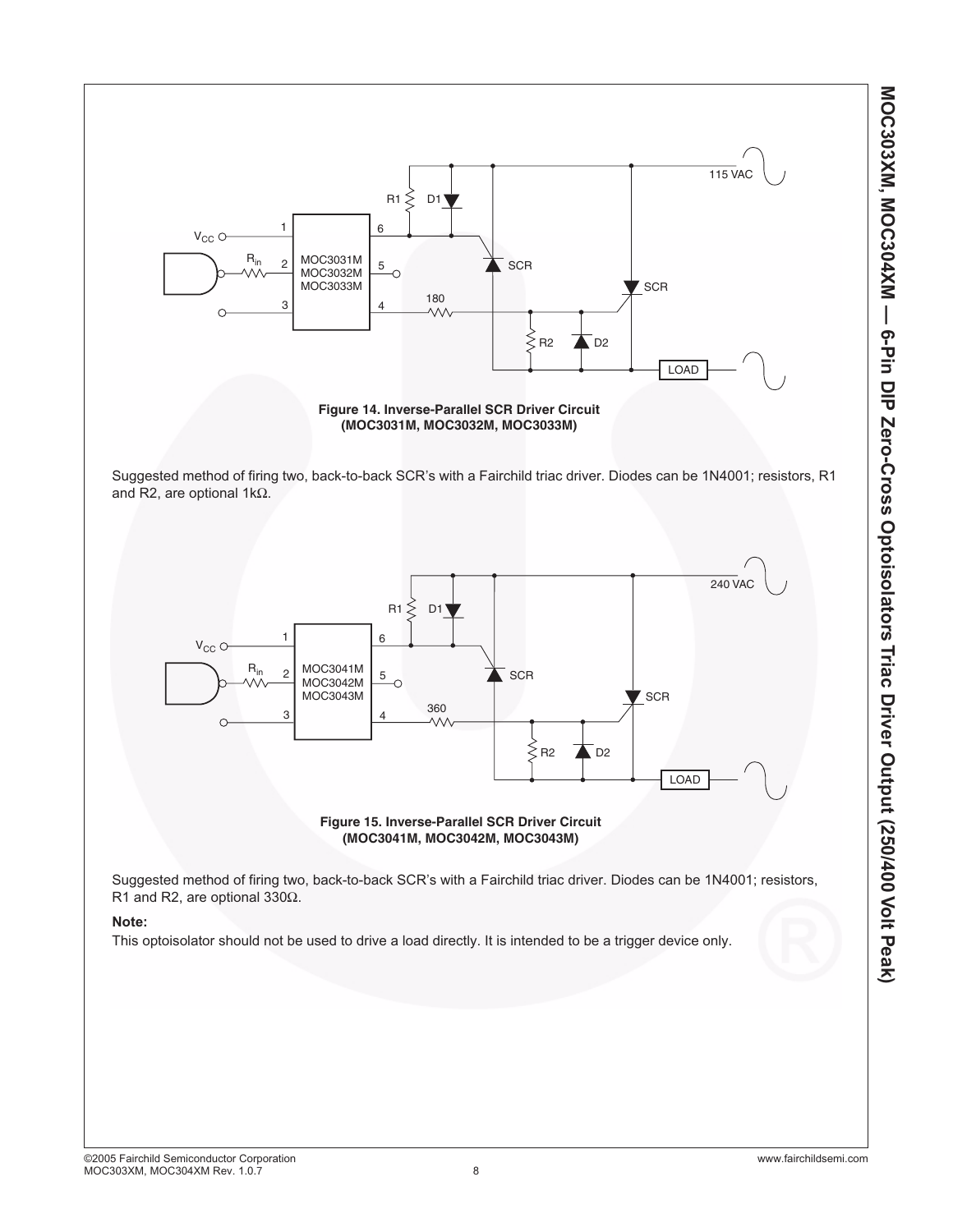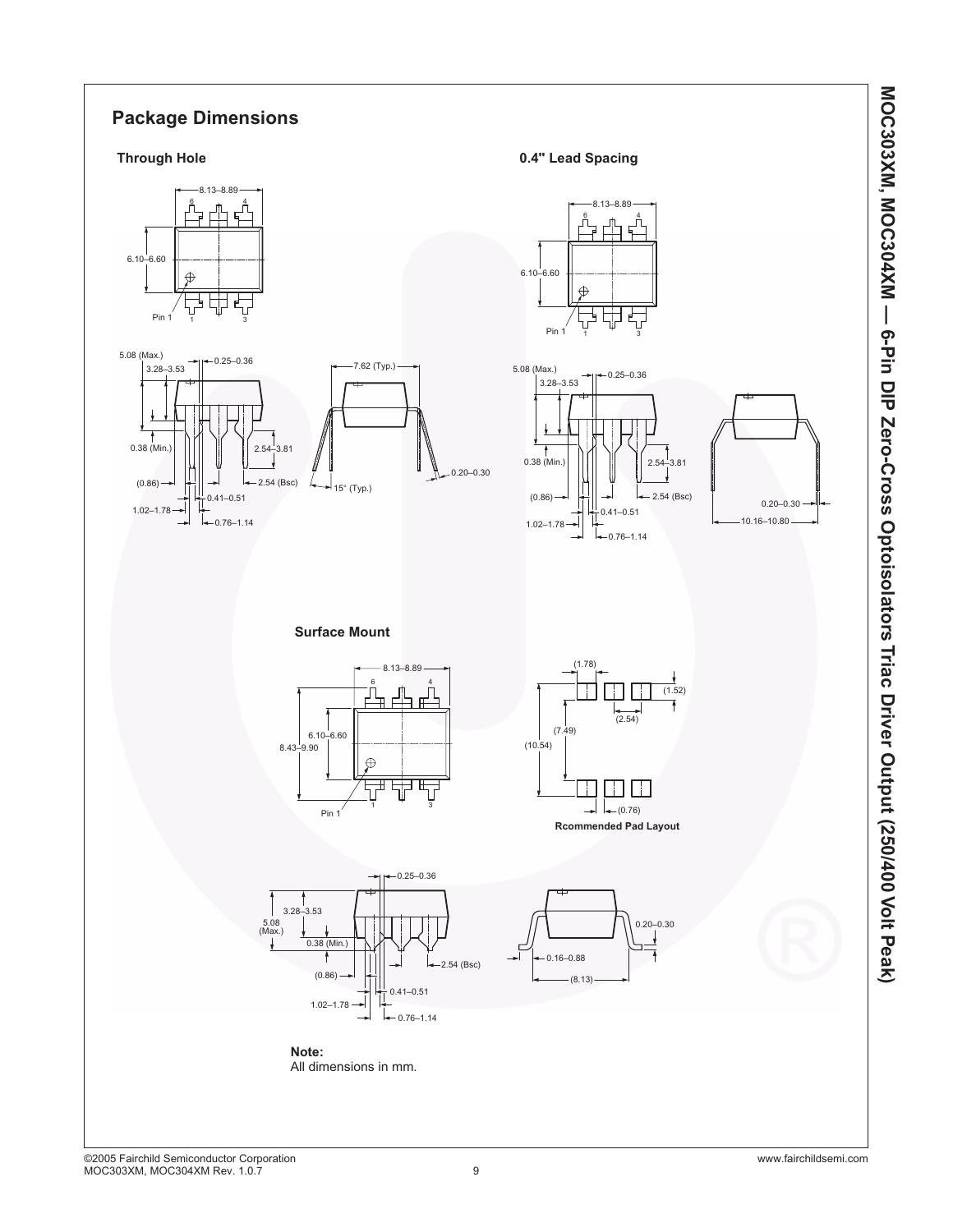## **Ordering Information**

| Option            | <b>Order Entry Identifier</b><br>(Example) | <b>Description</b>                     |  |  |
|-------------------|--------------------------------------------|----------------------------------------|--|--|
| No option         | MOC3031M                                   | <b>Standard Through Hole Device</b>    |  |  |
| S                 | MOC3031SM                                  | Surface Mount Lead Bend                |  |  |
| SR <sub>2</sub>   | MOC3031SR2M                                | Surface Mount; Tape and Reel           |  |  |
|                   | MOC3031TM                                  | 0.4" Lead Spacing                      |  |  |
| V                 | MOC3031VM                                  | <b>VDE 0884</b>                        |  |  |
| TV                | MOC3031TVM                                 | VDE 0884, 0.4" Lead Spacing            |  |  |
| <b>SV</b>         | MOC3031SVM                                 | VDE 0884, Surface Mount                |  |  |
| SR <sub>2</sub> V | MOC3031SR2VM                               | VDE 0884, Surface Mount, Tape and Reel |  |  |

## **Marking Information**



| <b>Definitions</b> |                                                                                           |  |  |  |
|--------------------|-------------------------------------------------------------------------------------------|--|--|--|
|                    | Fairchild logo                                                                            |  |  |  |
| 2                  | Device number                                                                             |  |  |  |
| 3                  | VDE mark (Note: Only appears on parts ordered with VDE<br>option - See order entry table) |  |  |  |
| 4                  | One digit year code, e.g., '3'                                                            |  |  |  |
| 5                  | Two digit work week ranging from '01' to '53'                                             |  |  |  |
| 6                  | Assembly package code                                                                     |  |  |  |

\*Note – Parts that do not have the 'V' option (see definition 3 above) that are marked with date code '325' or earlier are marked in portrait format.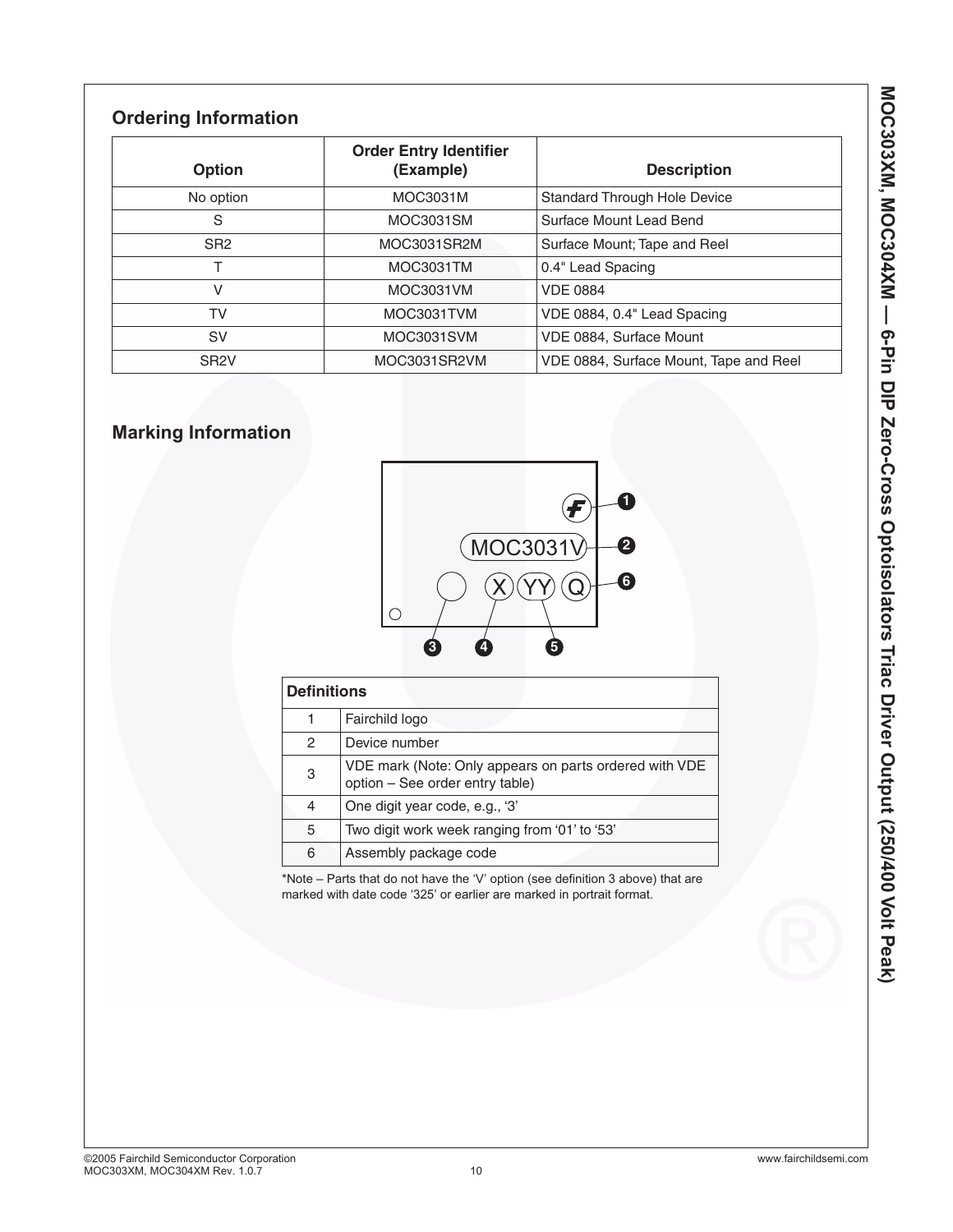